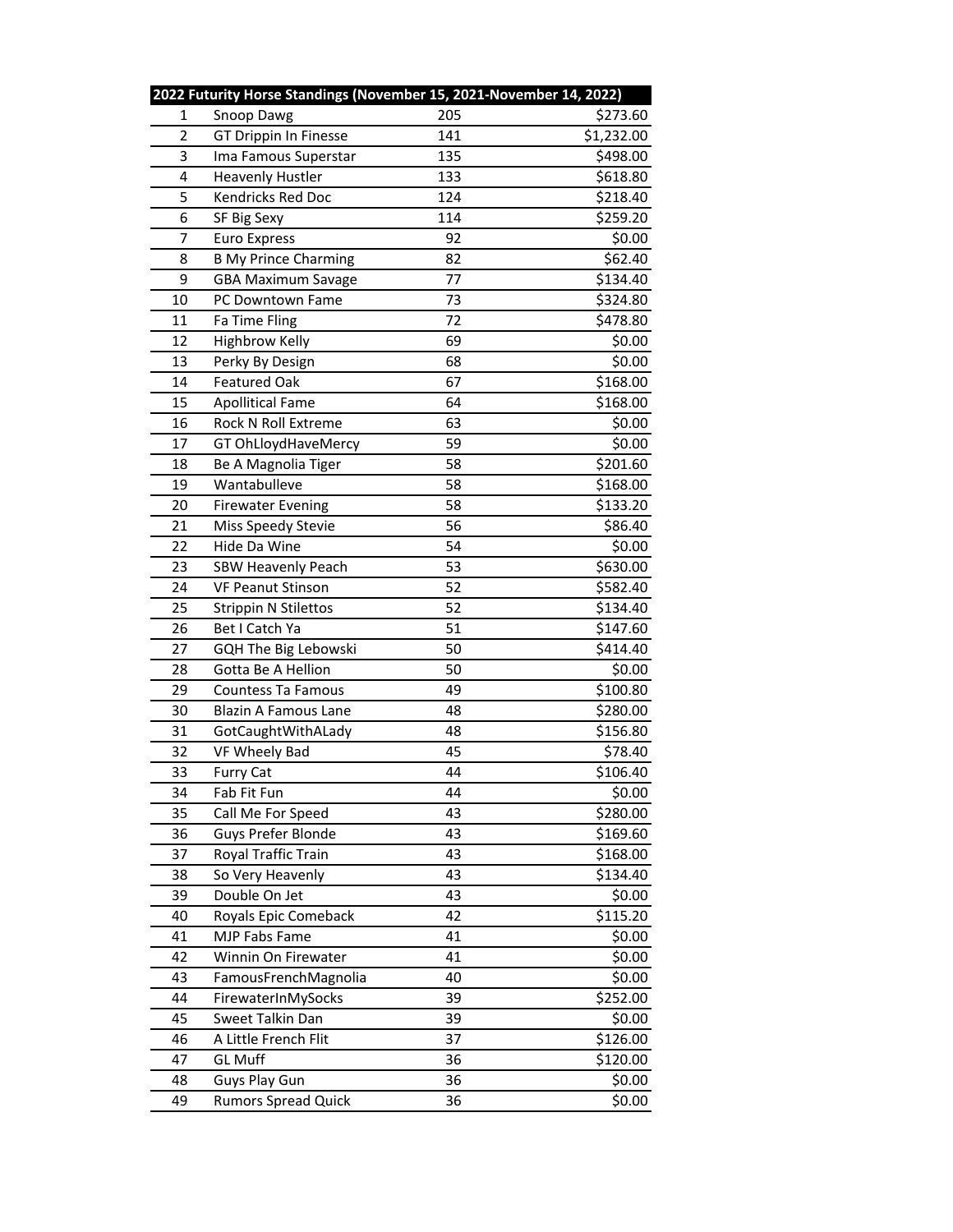| 50 | <b>Bobby Bouchette</b>     | 34 | \$144.00 |
|----|----------------------------|----|----------|
| 51 | JTD A Dash Of Sugar        | 31 | \$0.00   |
| 52 | This Guys Fryd             | 31 | \$0.00   |
| 53 | <b>KC Aint She Smashin</b> | 30 | \$175.20 |
| 54 | JLP Jets Money Shot        | 30 | \$129.60 |
| 55 | Flash Ta Heaven            | 30 | \$0.00   |
| 56 | <b>WDJ FamousFrenchGuy</b> | 29 | \$154.80 |
| 57 | Wildcat Canyon             | 29 | \$108.00 |
| 58 | <b>Heavenly Firebug</b>    | 28 | \$336.00 |
| 59 | Majestic Dashin            | 28 | \$120.00 |
| 60 | Go Getcha Some Fire        | 28 | \$86.40  |
| 61 | Dash Ta Sin City           | 28 | \$0.00   |
| 62 | JessNCase                  | 27 | \$72.00  |
| 63 | Fyre On The Moon           | 27 | \$0.00   |
| 64 | Famous Lika Frenchman      | 26 | \$134.40 |
| 65 | TR Dashwood Bling          | 26 | \$43.20  |
| 66 | Shakemup Frenchboy         | 24 | \$176.40 |
| 67 | Miss Ohana Star            | 24 | \$0.00   |
| 68 | Rollin Nikki Dell          | 22 | \$112.00 |
| 69 | FrenchKissNTwoTimer        | 22 | \$0.00   |
| 70 | LipstickandWhiskey         | 21 | \$134.40 |
| 71 | PA Lion Under Oathe        | 20 | \$268.80 |
| 72 | MP Ima Slick Drifter       | 20 | \$144.00 |
| 73 | Fast Dash Ta Win           | 20 | \$0.00   |
| 74 | Perks Ta BN Famous         | 20 | \$0.00   |
| 75 | <b>SF Fireball</b>         | 20 | \$0.00   |
| 76 | GQH Hooken On A Feeling    | 19 | \$252.00 |
| 77 | <b>BS Famous Fling</b>     | 18 | \$0.00   |
| 78 | HazersPeponitaStreak       | 18 | \$0.00   |
| 79 | WF Paddys On A Gator       | 18 | \$0.00   |
| 80 | Fibonacci Sequence         | 17 | \$0.00   |
| 81 | PFF Bullion For Flit       | 16 | \$0.00   |
| 82 | Two Fein                   | 16 | \$0.00   |
| 83 | GQH AClassyFrenchman       | 15 | \$0.00   |
| 84 | SF NotYourAverageGuy       | 15 | \$0.00   |
| 85 | <b>Tripp Monster</b>       | 14 | \$0.00   |
| 86 | JL No Roc Unturned         | 13 | \$0.00   |
| 87 | Vanilla Whiskey Fling      | 13 | \$0.00   |
| 88 | <b>GMA Went Streakin</b>   | 12 | \$150.00 |
| 89 | Feelin No Pressure         | 12 | \$76.80  |
| 90 | Royal Fast Gal             | 11 | \$0.00   |
| 91 | Lets Go Brand N            | 10 | \$0.00   |
| 92 | DashinBye On A Gator       | 9  | \$0.00   |
| 93 | Pertys FrenchTaPerks       | 7  | \$0.00   |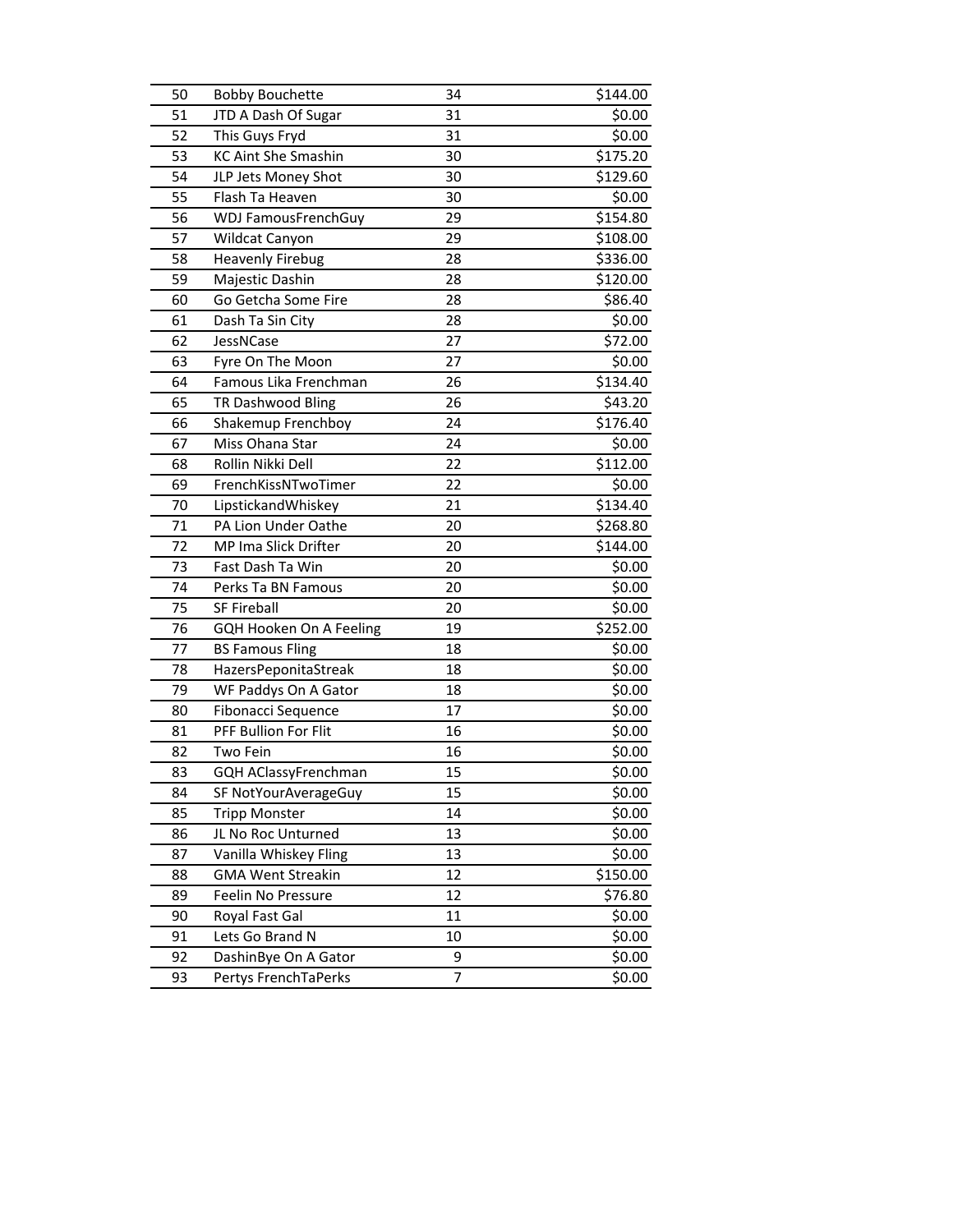|    | 2022 Derby Horse Standings (November 15, 2021-November 14, 2022) |     |            |
|----|------------------------------------------------------------------|-----|------------|
| 1  | JL Little Wag                                                    | 266 | \$1,732.00 |
| 2  | Vegas SlashNDash                                                 | 189 | \$0.00     |
| 3  | Shots Of Firewater                                               | 172 | \$964.00   |
| 4  | Heaven Help Me Fly                                               | 153 | \$1,218.00 |
| 5  | High On Coronas                                                  | 137 | \$752.00   |
| 6  | FurociousLadyChaser                                              | 113 | \$1,098.00 |
| 7  | <b>Fame Fire Rocks</b>                                           | 110 | \$765.60   |
| 8  | <b>VF Bull Stinson</b>                                           | 107 | \$0.00     |
| 9  | Dial A Blazin Bunny                                              | 106 | \$0.00     |
| 9  | Hes Got That Touch                                               | 106 | \$0.00     |
| 11 | <b>GT Maximum Romance</b>                                        | 85  | \$0.00     |
| 12 | <b>BR Tapout Again</b>                                           | 82  | \$0.00     |
| 13 | French Butterscotch                                              | 80  | \$0.00     |
| 14 | Getcha Some Pie                                                  | 76  | \$0.00     |
| 15 | MamaHadaFling                                                    | 69  | \$0.00     |
| 16 | Dancin Ta Heaven                                                 | 68  | \$0.00     |
| 17 | Designed By Hank                                                 | 66  | \$0.00     |
| 17 | Famous Rock Starr                                                | 66  | \$360.00   |
| 17 | Here Comes The Bride                                             | 66  | \$0.00     |
| 20 | Iknow Im Blazin Fast                                             | 63  | \$0.00     |
| 21 | Martinis At Midnight                                             | 62  | \$384.00   |
| 22 | Dinkys Lil Flame                                                 | 61  | \$0.00     |
| 22 | Plea Bargain                                                     | 61  | \$272.00   |
| 24 | Famous Home Girl                                                 | 56  | \$640.00   |
| 25 | <b>Bullie N La</b>                                               | 54  | \$272.00   |
| 25 | <b>HF Famous Pinky</b>                                           | 54  | \$0.00     |
| 27 | <b>SC Famous Pokerface</b>                                       | 52  | \$0.00     |
| 28 | LilPressureInMyNikes                                             | 51  | \$0.00     |
| 28 | Rocks Red Rose                                                   | 51  | \$120.00   |
| 30 | A Lot Of Fight Left                                              | 50  | \$0.00     |
| 30 | Ima Dashing Crown                                                | 50  | \$840.00   |
| 30 | Munndys Good Friday                                              | 50  | \$0.00     |
| 30 | <b>Transcending Ta Fame</b>                                      | 50  | \$0.00     |
| 34 | CD Ofa Polo De Oro                                               | 48  | \$0.00     |
| 34 | <b>JCSFamousFireworks</b>                                        | 48  | \$0.00     |
| 36 | <b>NC Cartwright</b>                                             | 46  | \$0.00     |
| 36 | Shes Flit N Famous                                               | 46  | \$0.00     |
| 38 | Ima Dashin Guy                                                   | 44  | \$0.00     |
| 39 | Cinnamon Stoli                                                   | 43  | \$0.00     |
| 40 | <b>B A Valiant Avenger</b>                                       | 42  | \$0.00     |
| 40 | Seum Dash                                                        | 42  | \$206.40   |
| 42 | <b>Famous Captain Coop</b>                                       | 41  | \$0.00     |
| 42 | Miss JB 165                                                      | 41  | \$172.00   |
| 44 | <b>SJR Diamond Angie</b>                                         | 40  | \$0.00     |
| 45 | A Smooth Starbert                                                | 38  | \$0.00     |
| 45 | Lil Bit O Laico                                                  | 38  | \$0.00     |
| 47 | SBW Copy Cat                                                     | 37  | \$592.00   |
| 47 | Stoli Is Back                                                    | 37  | \$408.00   |
| 49 | Docs Moon Pie                                                    | 36  | \$224.00   |
| 50 | King Kool                                                        | 35  | \$0.00     |